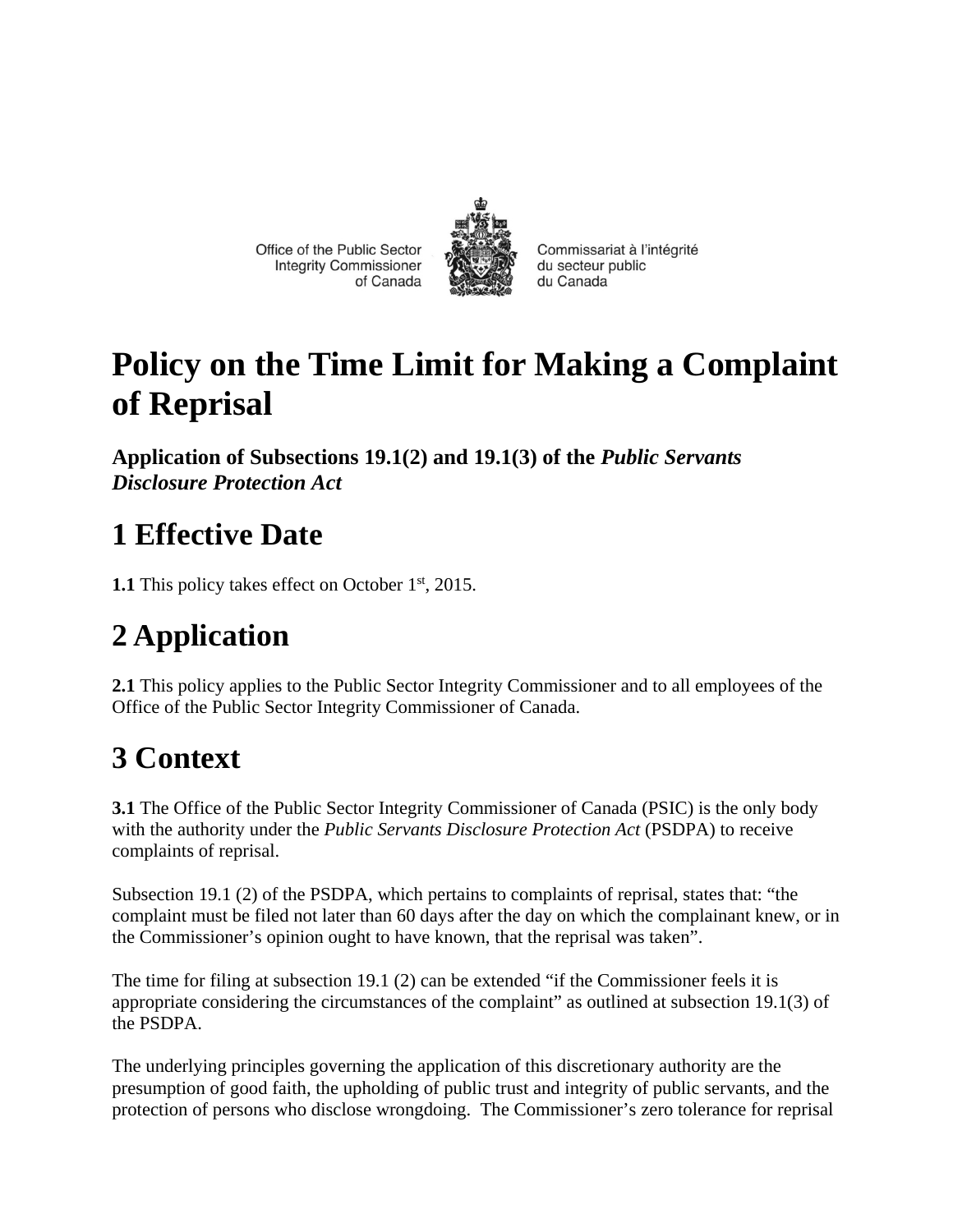underscores the seriousness of the impact of reprisal on public servants and in the integrity of the public service.

## **4 Definitions**

For definitions to be used in the interpretation of this policy refer to Appendix A.

## **5 Policy Statement**

### **5.1 Objective**

The objectives of this policy are to:

- Establish the standard against which the Commissioner's decision to reject a complaint or extend the time for filing would be reviewed;
- Support the decision-making process within the Office of the Public Sector Integrity Commissioner of Canada by bringing clarity and ensuring consistency in the application of subsections 19.1(2) and 19.1(3) of the *Public Servants Disclosure Protection Act;* and
- Increase transparency around the PSIC decision-making process.

### **5.2 Expected results**

The expected results of this policy are:

- The consistent application and documentation of decisions under subsections 19.1(2) and 19.1(3) of the PSDPA;
- Greater efficiencies in the processing of complaints of reprisal filed past the legislated 60 day timeline due to greater clarity and transparency around the decision-making process;
- A fair, clear and transparent decision-making process.

# **6 Policy Requirements**

### **6.1 The Commissioner is responsible for:**

**6.1.1** Making decisions to grant extensions for complaints of reprisal in accordance with the PSDPA and the criteria set out in this policy;

Considering the circumstances of the complaint and public interest, taking a complainant driven approach in applying the 60 day limit under subsection 19.1(2) of the PSDPA; and

Ensuring that all decisions to grant an extension under subsection 19.1(3) of the PSDPA are documented on file including evidence that the Commissioner has considered the criteria set out in this policy.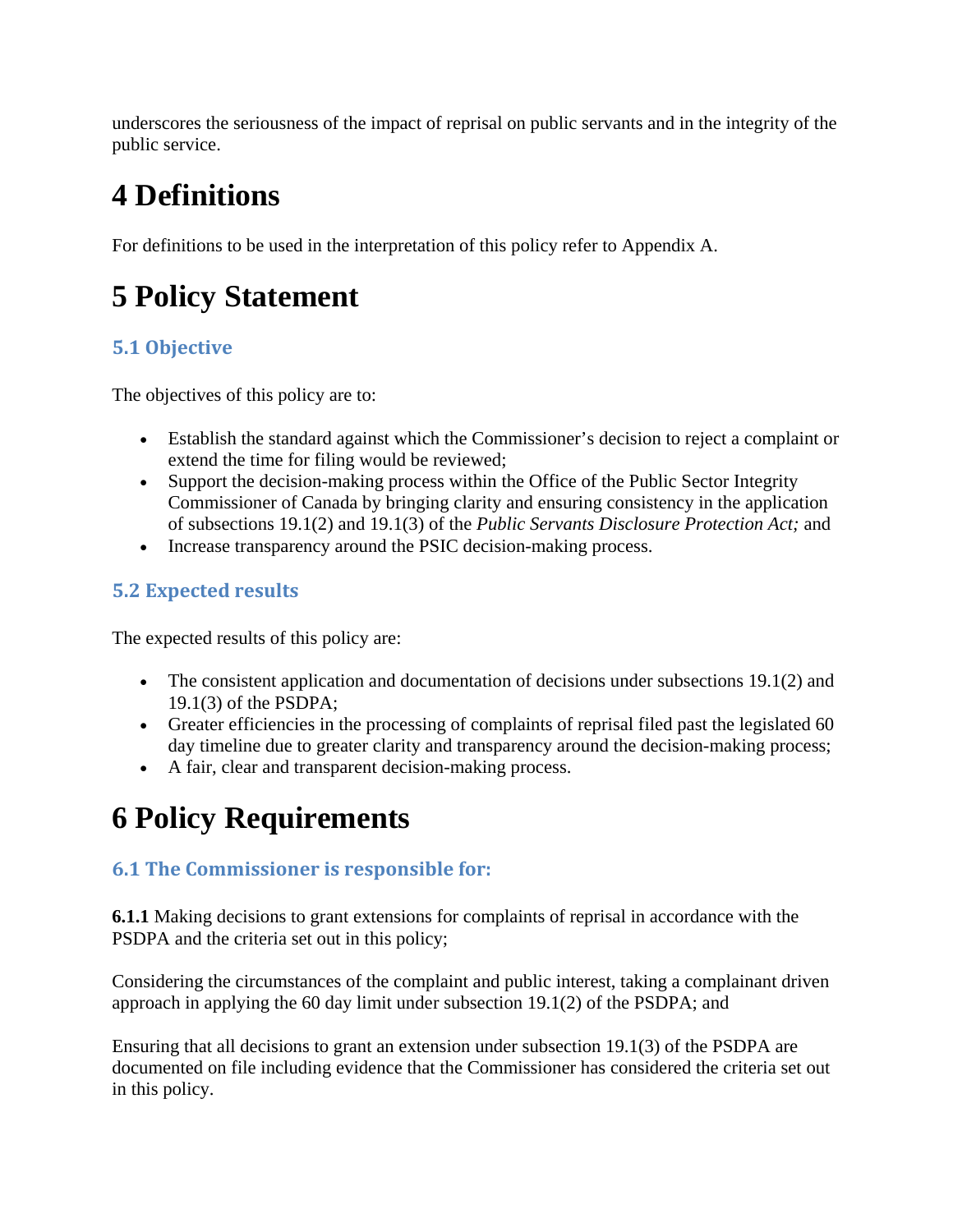**6.1.2 Granting of Extensions**: In making a decision on whether to extend the time for filing a reprisal complaint, the following criteria will be considered including the complainant's stated reasons for the delay:

- The length of time since the reprisal occurred with a more compelling rationale required the longer the delay;
- The physical and mental health of the complainant;
- The personal circumstances of the complainant;
- Whether the last act of reprisal occurred within 60 days of filing the complaint;
- Whether fear of continuing reprisal acted as a deterrent for the complainant in coming forward;
- Complainant's knowledge of the 60 day limit imposed by legislation to submit a complaint of reprisal;
- Whether the complainant was provided with erroneous advice or information by a representative or other official in regard to the time limitation to file a complaint; and
- Any other relevant factors considering the public interest.

### **6.2 The Case Analyst is responsible for:**

**6.2.1** Assessing whether a complaint of reprisal is filed beyond the time to file outlined at subsection 19.1(2) of the PSDPA including whether the complainant provided an explanation for filing outside of the 60 day period on the Reprisal Complaint Form submitted to PSIC;

Completing a preliminary assessment and recommendation based on the information provided and using the template in appendix B.

#### **6.3 The Manager is responsible for:**

**6.3.1** Reviewing the draft assessment and recommendation completed by the Case Analyst using the template in appendix B for complaints of reprisal submitted after the legislated 60 day time limit.

### **7 Related policy instruments/publications**

- *Public Servants Disclosure Protection Act*
- *PSIC Intake, Inquiries & Investigations Manual*

## **8 Enquiries**

Enquiries about this policy should be directed to the Office of the Public Sector Integrity Commissioner.

www.psic-ispc.gc.ca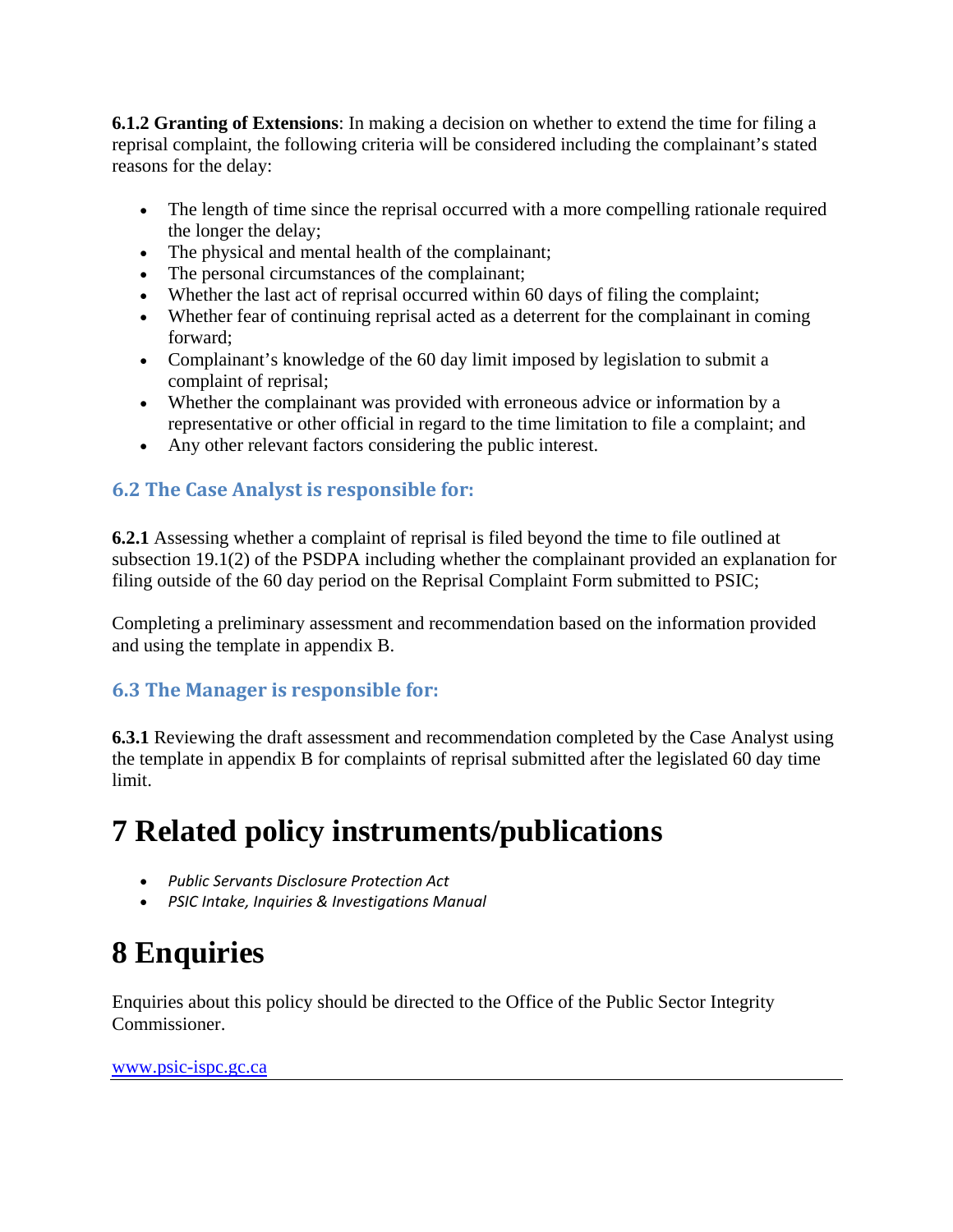# **Appendix A - Definitions**

For the purpose of this policy, the following definitions apply:

#### **Commissioner**

Means the Public Sector Integrity Commissioner appointed under subsection 39(1) of the *Public Servants Disclosure Protection Act*.

#### **Complaint**

Means a reprisal complaint filed in a form acceptable to the Public Sector Integrity Commissioner in accordance with section 19.1(1) of the PSDPA.

#### **Complainant**

Means the person making the complaint or his/her representative.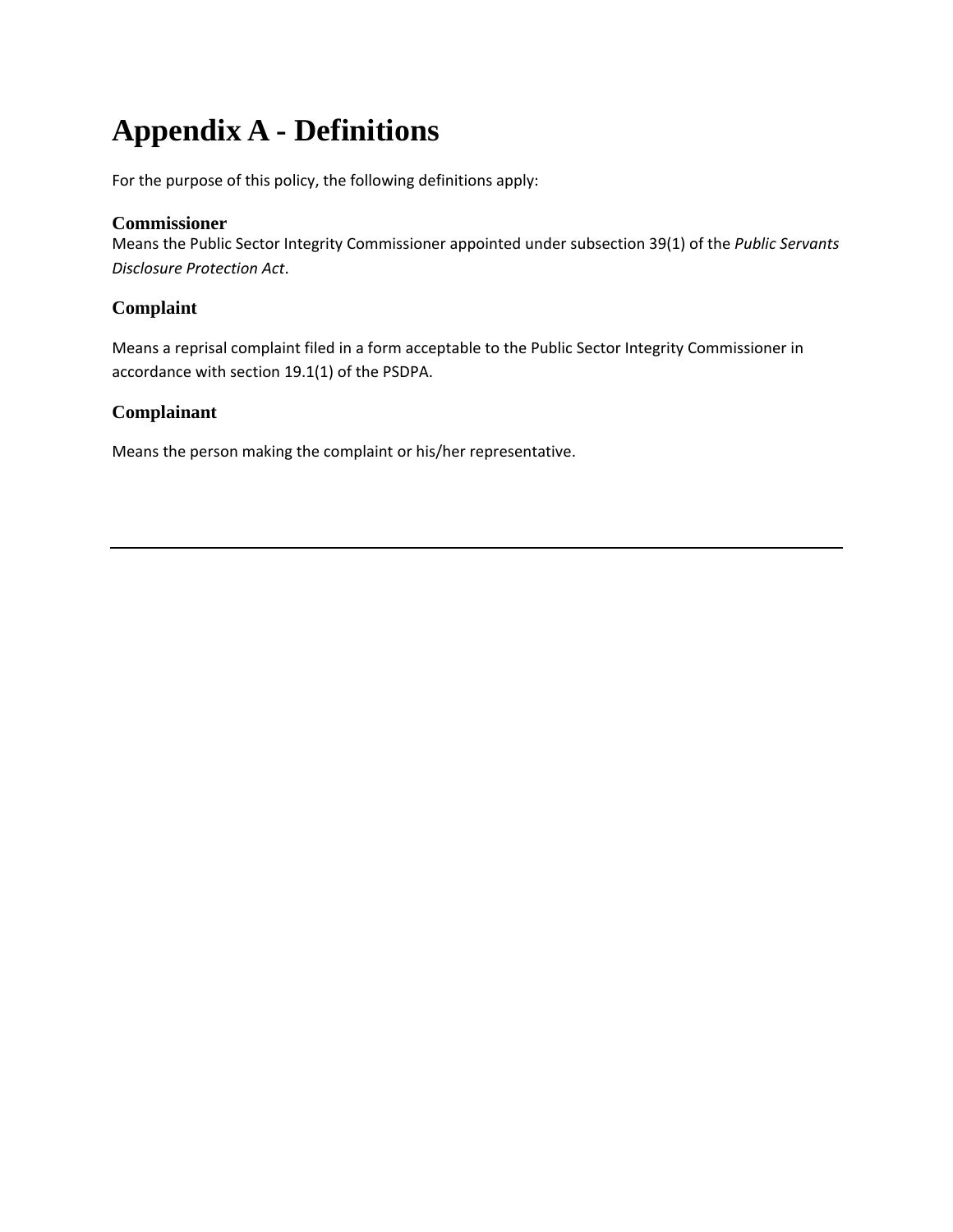# **Appendix B - Checklist**

The Checklist appears on the following page in template form for PSIC employees to print, complete and add to file.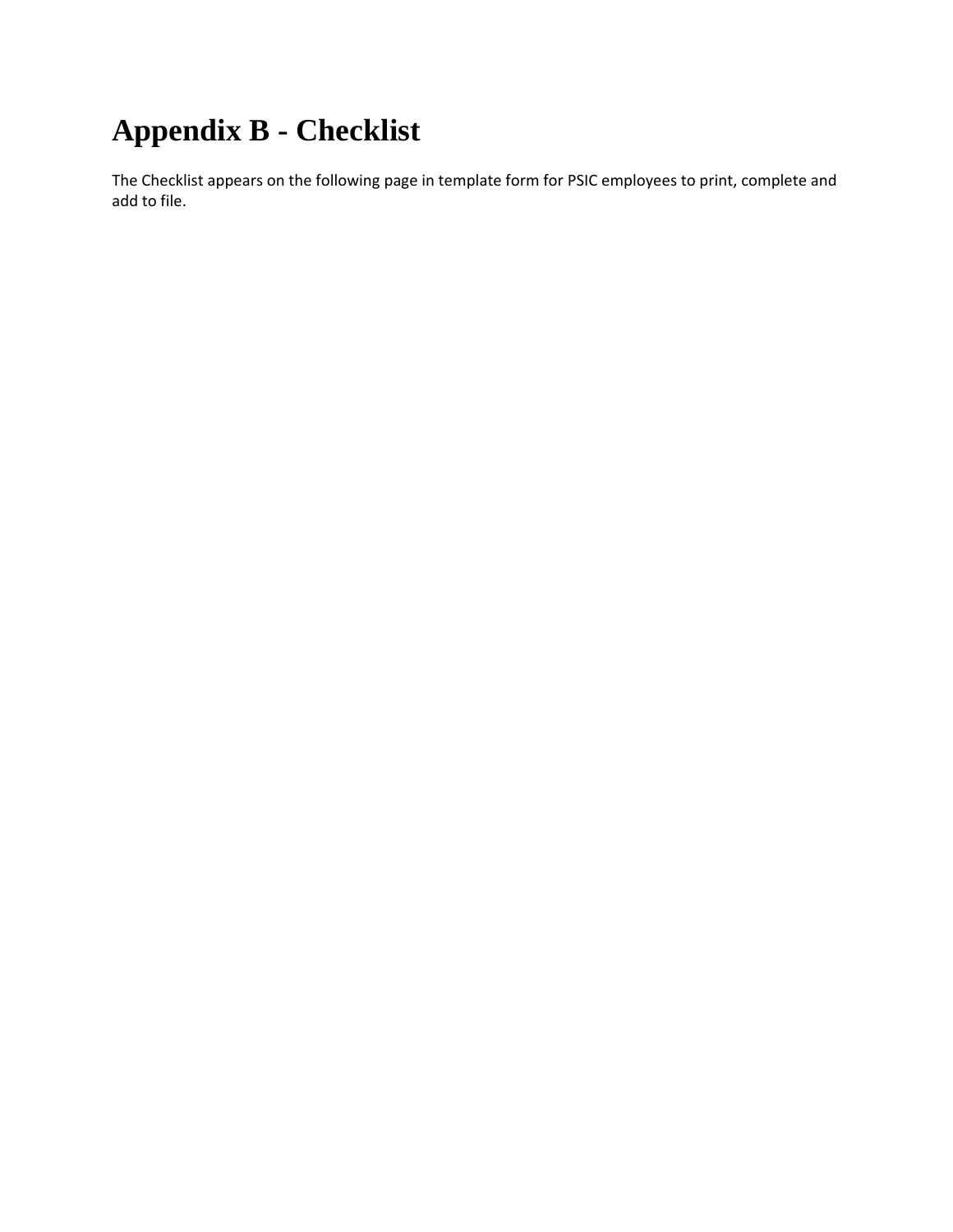### **Time Limit Extension - Checklist**

| <b>FILE NUMBER</b> | DEPARTMENT | <b>DATE</b><br><b>RECEIVED</b> | <b>ANALYST</b> | DATE OF<br><b>REPORT</b> |
|--------------------|------------|--------------------------------|----------------|--------------------------|
|--------------------|------------|--------------------------------|----------------|--------------------------|

In accordance with the criteria set out in the Policy on the Time Limit for Making a Complaint of Reprisal and the rationale provided, the following test questions shall be applied in determining whether to grant an extension under section 19.1(3) of the *Public Servants Disclosure Protection Act*. Check all questions.

|              | Was a rationale provided to substantiate the length of time in filing the reprisal complaint?                                                                                                   |  |  |  |
|--------------|-------------------------------------------------------------------------------------------------------------------------------------------------------------------------------------------------|--|--|--|
| $\mathsf{L}$ | Has the physical and/or mental health of the complainant contributed to the delay in filing a<br>complaint of reprisal?                                                                         |  |  |  |
|              | Do the personal circumstances of the complainant warrant the granting of an extension of time<br>based on compassionate grounds?                                                                |  |  |  |
|              | Did the last act of reprisal occur within 60 days of filing the complaint?                                                                                                                      |  |  |  |
|              | Did fear of continuing reprisal act as a deterrent for the complainant in coming forward?                                                                                                       |  |  |  |
|              | Was the complainant aware of the legislated 60 day limit for filing a complaint of reprisal?                                                                                                    |  |  |  |
|              | Was the complainant provided with erroneous advice or information by a representative or<br>other official in regard to the time limitation to file a complaint?                                |  |  |  |
|              | Are there any other factors, considering the public interest and including the complainant's<br>rationale that would affect whether or not to grant an extension of time in filing a complaint? |  |  |  |
|              |                                                                                                                                                                                                 |  |  |  |